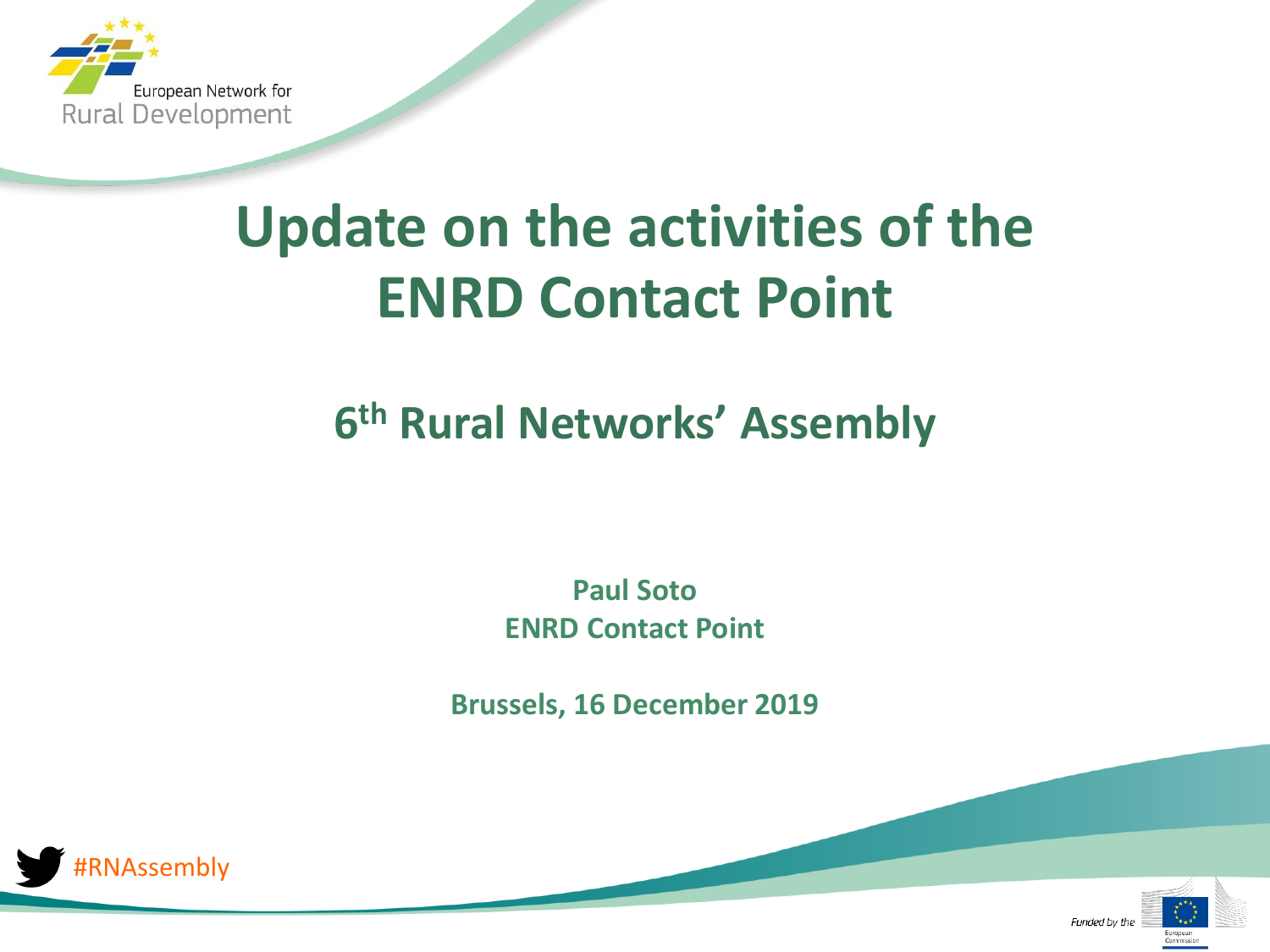

# **Multi-annual framework Y6 for ENRD CP activities**

#### **Capacity building and peer exchange**

- 1. More effective and simpler programme implementation
- 2. Strengthening NRNs and NSUs
- 3. Simpler and more effective CLLD



#### **Thematic work**

- 1. Smart and competitive rural areas
- 2. Supporting the transition to the green economy in rural areas
- 3. Promoting social inclusion in rural areas and complementary thematic priorities

## **Cross-cutting activities**

- **1. RDP Analysis**
- **2. Good practices**
- **3. Communication**
- **4. Network Coordination**



**RNAssembly**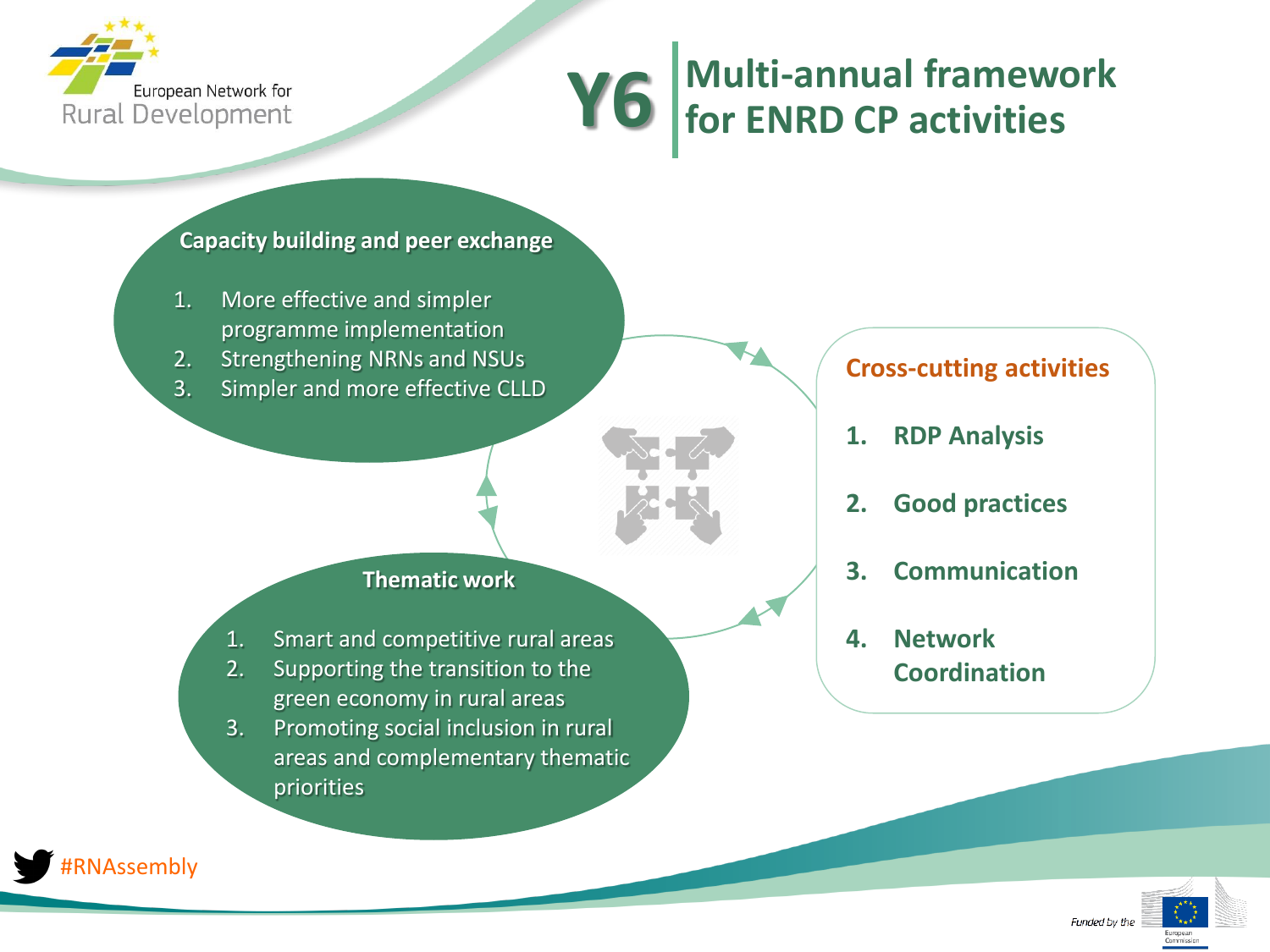

# **Input for the Specific Priorities for 2019 - 2020**

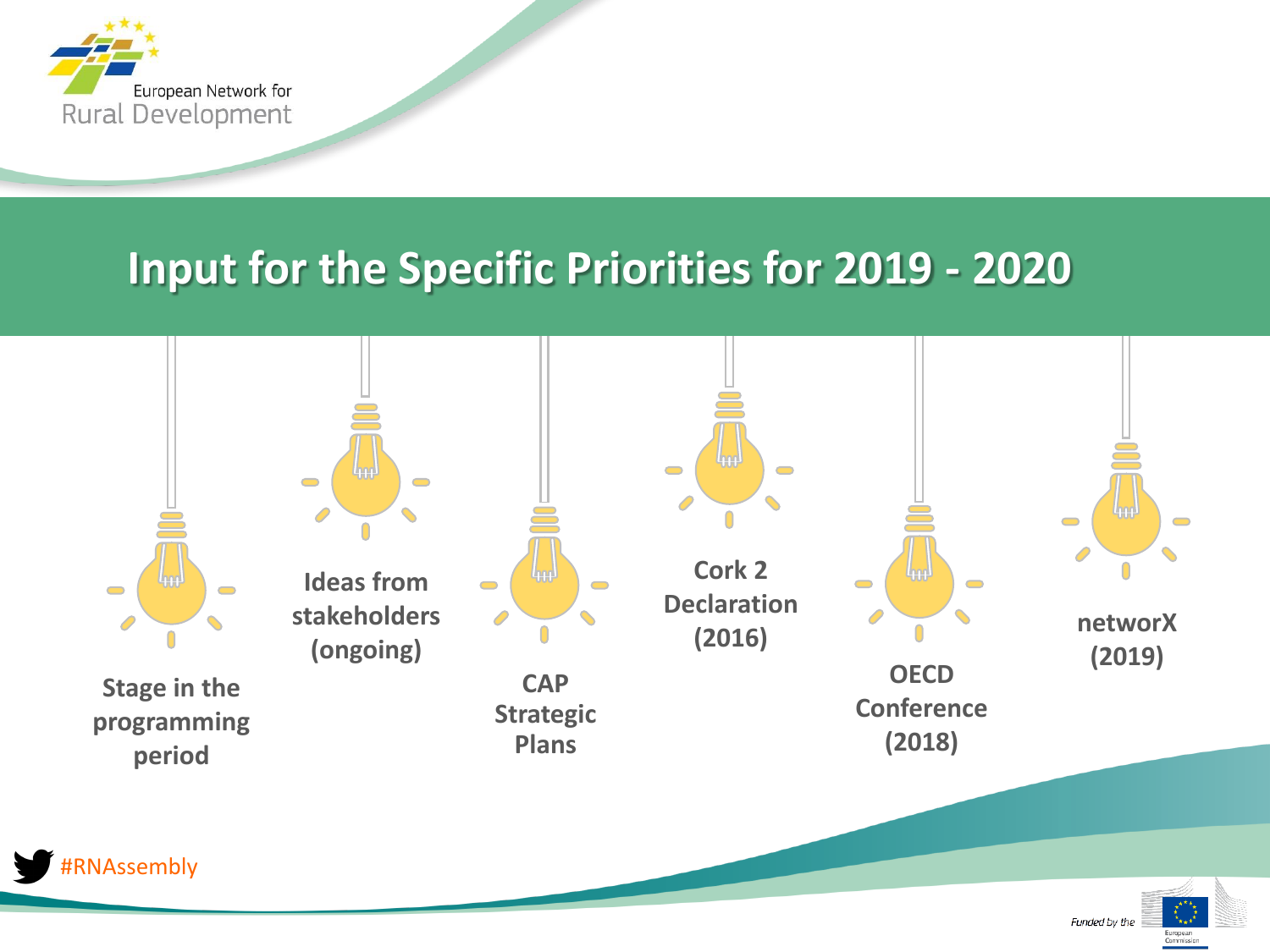

# **Support for more effective and simpler programme implementation P1**



**Events primarily targeted at MAs and PAs Key focus- Supporting the transition to the post 2020 CAP**

- 
- **1 st Workshop on ´Stakeholder involvement: Monitoring Committees and the Partnership Principle´ – 22nd Oct 2019; Brussels**
- **2 nd Workshop on Risk Management (2020, TBC)**
- **3 rd Workshop on Simplified Cost Options (2020, TBC)**
- **Seminar on programming the post 2020 CAP (April/May 2020, Date TBC)**
- **4 th Workshop on Animal Welfare and Food Safety (2020, TBC)**

New topics may be identified during the course of the year, and<br>events organised accordingly. events organised accordingly.



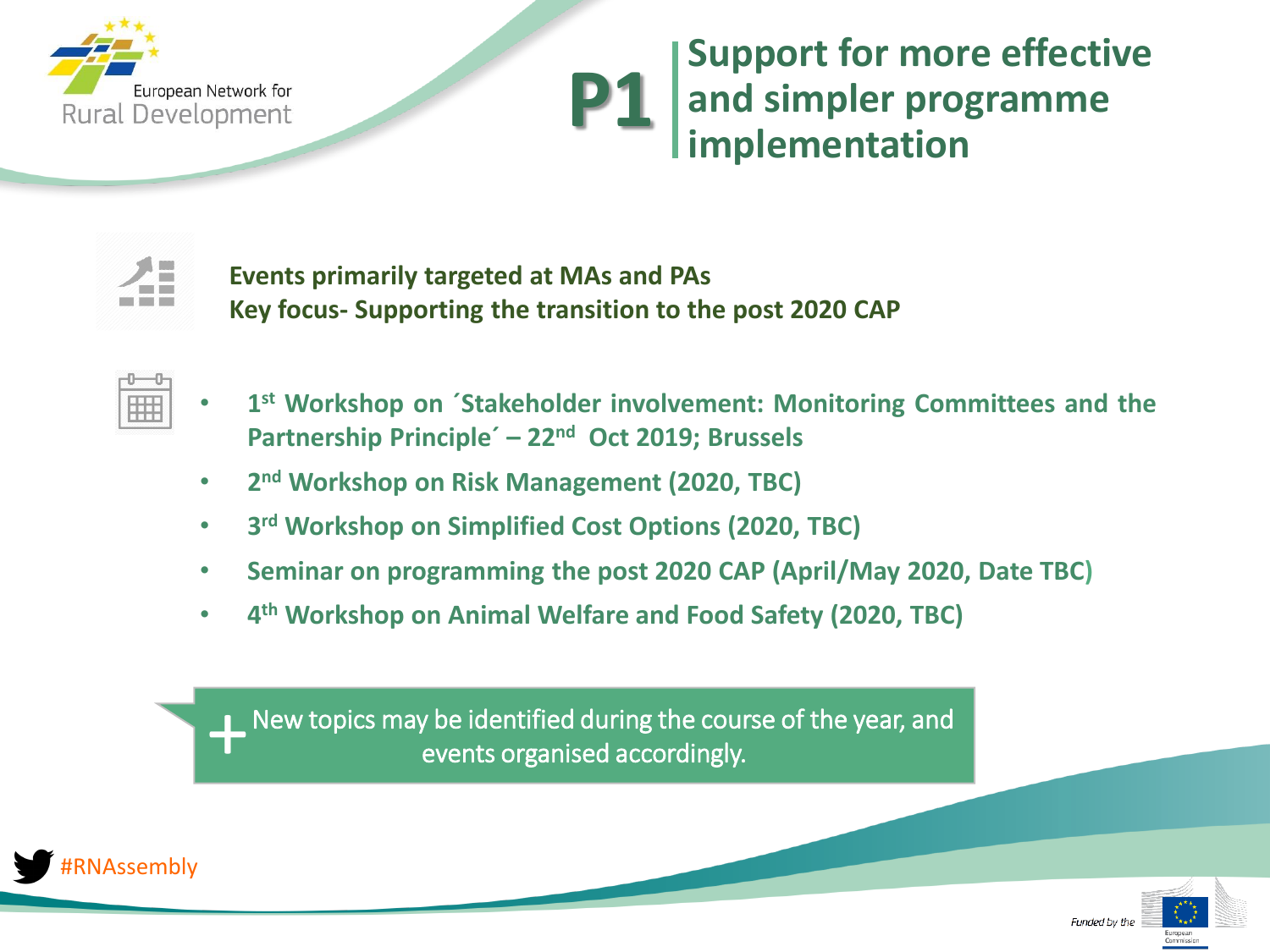

# **Strengthening NRNs and P2** Stren



**Working more closely with agricultural, environmental, territorial, and social organisations.**

*Peer-to-peer exchanges & multi-speed clusters*



**Three EU-wide NRN meetings**

- **15th NRN Meeting - 19 Sept 2019; Poitiers, France**
- **16th NRN Meeting - 3 March 2020; Zaragoza, Spain**
- **17th NRN Meeting - 7 May 2020; Mullsjö, Sweden**

### **NRN workshops**

- **Joint WS with Copa-Cogeca on stakeholder engagement: 'Cultivating network connections', 5 February 2020; Brussels**
- **WS on Facilitation techniques, 4 March 2020; Spain**
- **WS on digital communications, June 2020 (Date TBC); Brussels**

NRN toolkit / CNS / NRN Profiles and screening



+

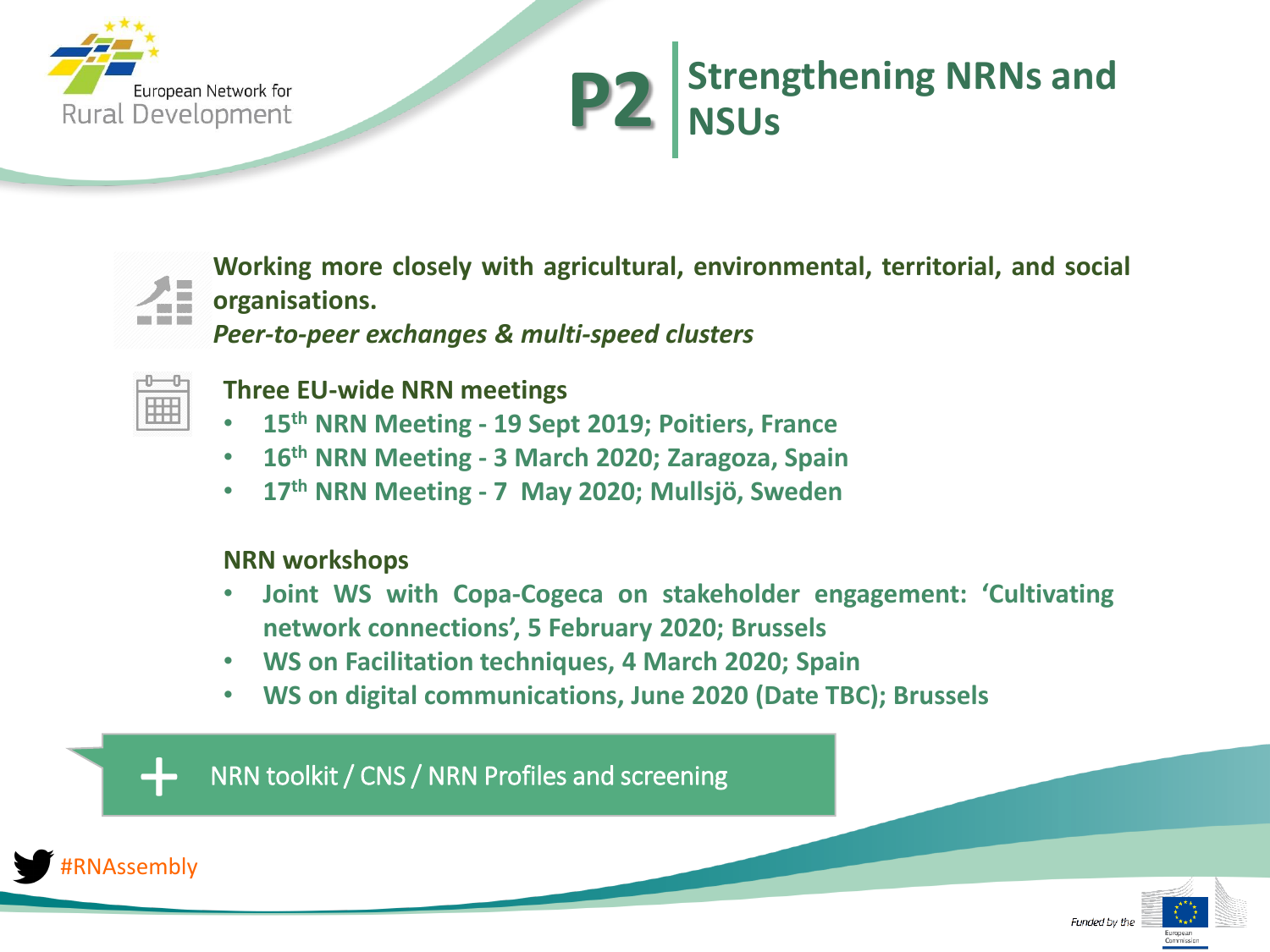

# **LEADER / CLLD P3**



**Focus on Improving and Demonstrating the achievements of LEADER. More engagement with all the delivery chain actors = smarter outcomes**



## **LEADER Thematic Labs**

- **Smart Villages - 17 Oct 2019; Brussels**
- **Climate Change Mitigation and Adaptation - 10 Dec; Brussels**
- **Youth and depopulation - 20 Feb 2020; Brussels**
- **Widening stakeholder engagement - May 2020 (Date TBC) Other LEADER related events**
- **Joint CLLD event - Post 2020 - Local action in a changing world–3/4 Dec 2019**
- **7th LEADER/CLLD Sub-group meeting - 4 Feb 2020; Brussels.**
- **ENRD Seminar on LEADER Achievements & LEADER/CLLD post 2020 - 10 Mar 2020; Brussels**

LAG database/partner search tool/web resources/LAG survey results/support to non-ENRD events / LEADER video +



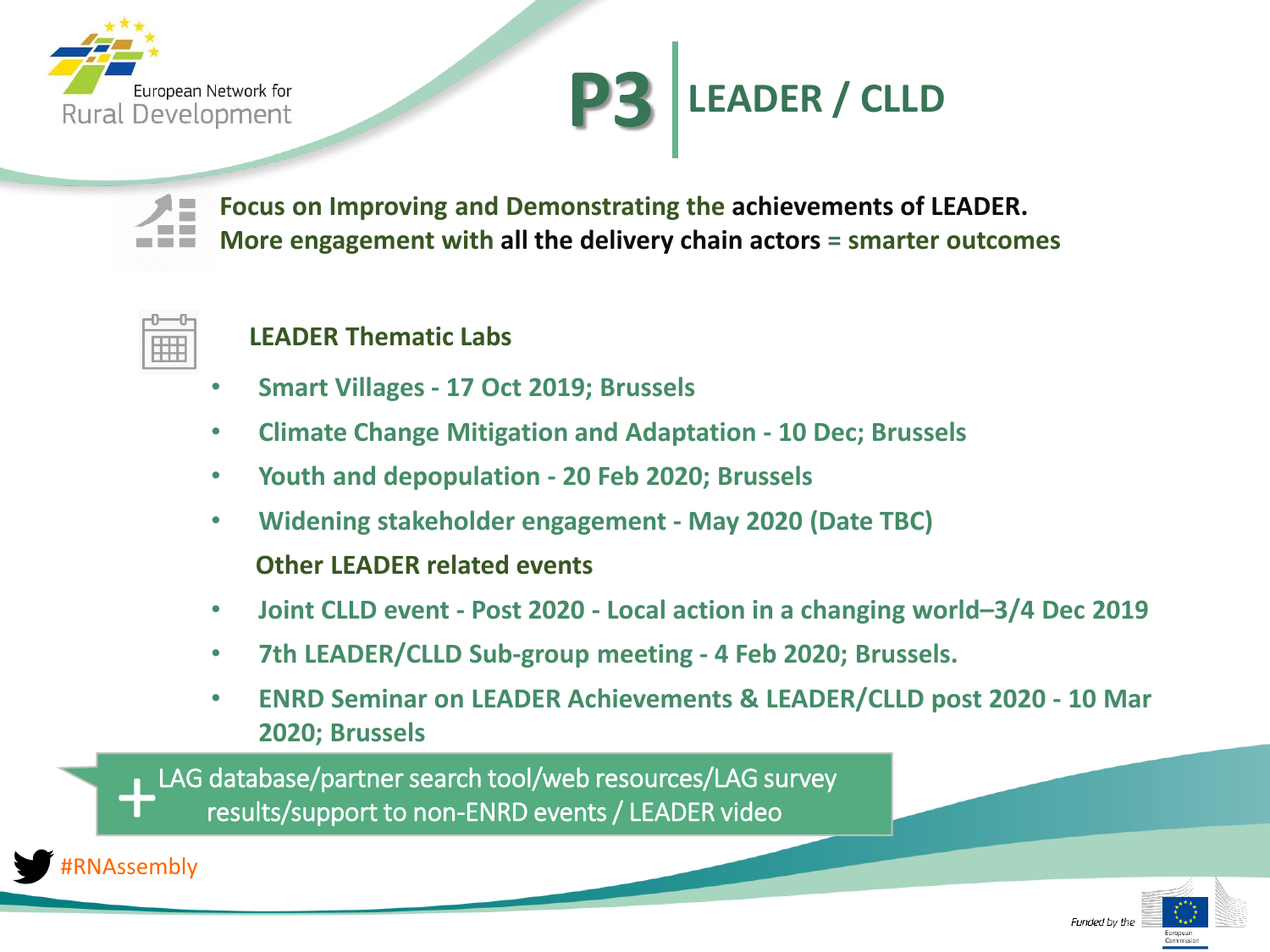

# **Thematic Group on 'Smart Villages' P4**

**Build on the momentum around Smart Villages (SV) and focus on implementing SV in the new programming period.**

- **Up to four TG meetings to explore practically how to implement Smart Villages in different parts of EU/different fields**
- **Thematic Briefings on enabling conditions in key areas such as energy, digital and mobility (already [published\)](https://enrd.ec.europa.eu/smart-and-competitive-rural-areas/smart-villages/smart-villages-portal/smart-villages-toolkit_en).**

| ,,,,,,, | ÷. |  |
|---------|----|--|
| ī       |    |  |
|         |    |  |
|         |    |  |

- **9 th TG Meeting on Smart Villages Lab: The Finnish framework for supporting Smart Villages. 19 - 20 Nov 2019, Finland**
- **10th TG Meeting on Smart Villages and Energy Communities in rural areas – 22 Jan; Brussels**
- **11th TG Meeting on Programming Smart Villages in a Member State – (Mar 2020, Date TBC)**
- **12th TG Meeting – (May 2020, Date TBC)**

Communication: SV Toolkit / SV community on Facebook / Networking / calls for videos (tbc) +



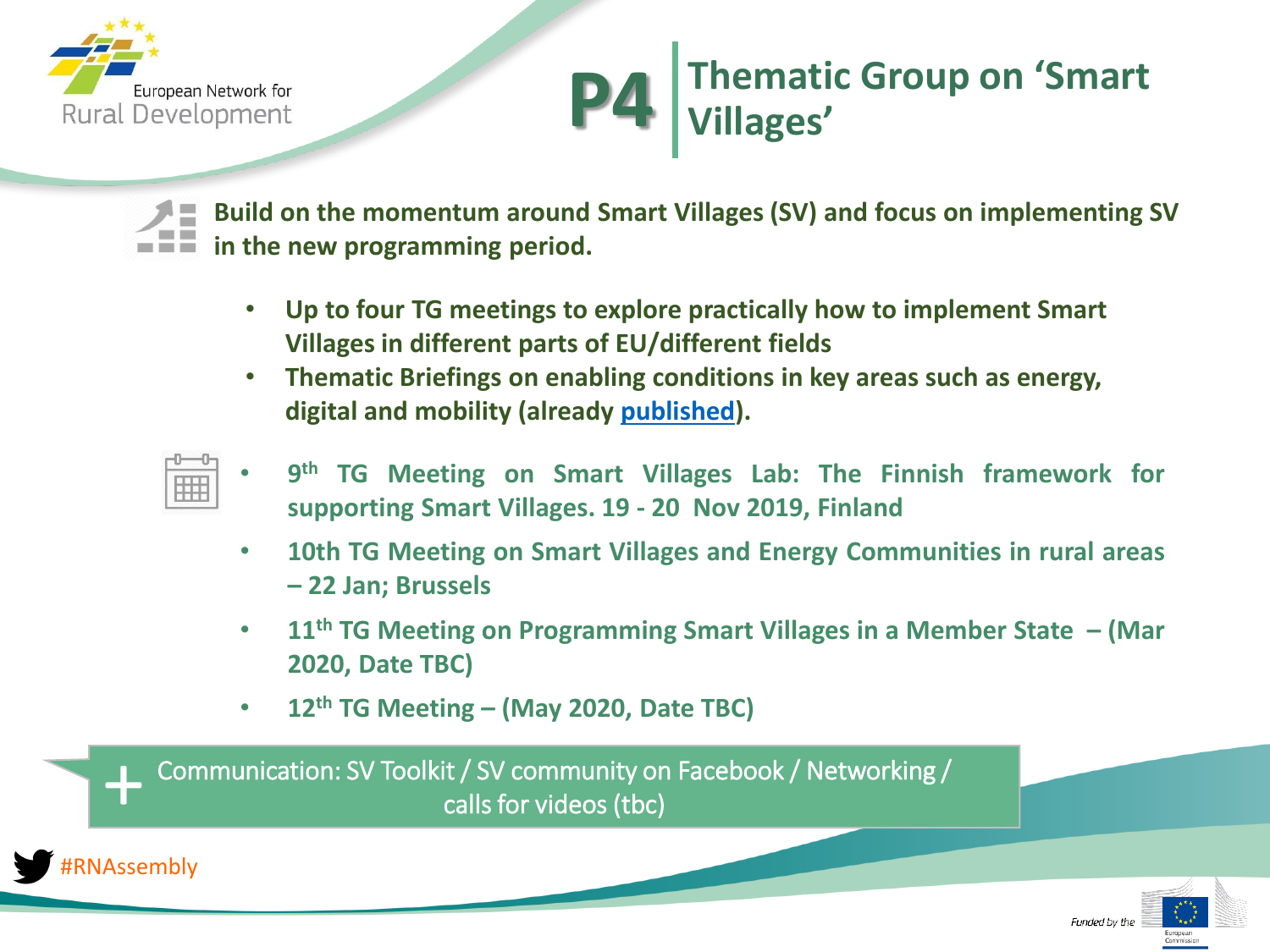

# **Thematic Group on 'Bioeconomy and Climate Action in rural areas' P5**

**To explore how activities within the rural bioeconomy can produce significant climate, economic and social benefits.**



**Identify tools to upscale the climate benefits of rural bioeconomy – in particular within the CAP Strategic Plans**

| ,,,,,,,,,,,,,,,<br>÷<br>Ŧ<br>× |  |
|--------------------------------|--|
| ۰<br>E<br>,,,,,,,,,,,,,,,,,    |  |

- **1 st TG Meeting on 'Bioeconomy and Climate Action in Rural Areas'– 25 Sept; Brussels**
- **2<sup>nd</sup> TG Meeting on 'Climate Change Mitigation and Adaptation' 11 Dec; Brussels**
- **3 rd TG Meeting – 19 Feb 2020; Brussels**
- **4 th TG Meeting – (April 2020, Date TBC)**
- **ENRD Seminar 'Bioeconomy and Climate Action in Rural Areas' (June 2020, Date TBC)**
- **Other events: ENRD Workshop 'Agriculture and environment: speaking the same language within the CAP Strategic Plans' – 6 Nov 2019; Brussels**

Communication: a Rural Review on bioeconomy and climate action (TBC) and video (TBC)



+

+

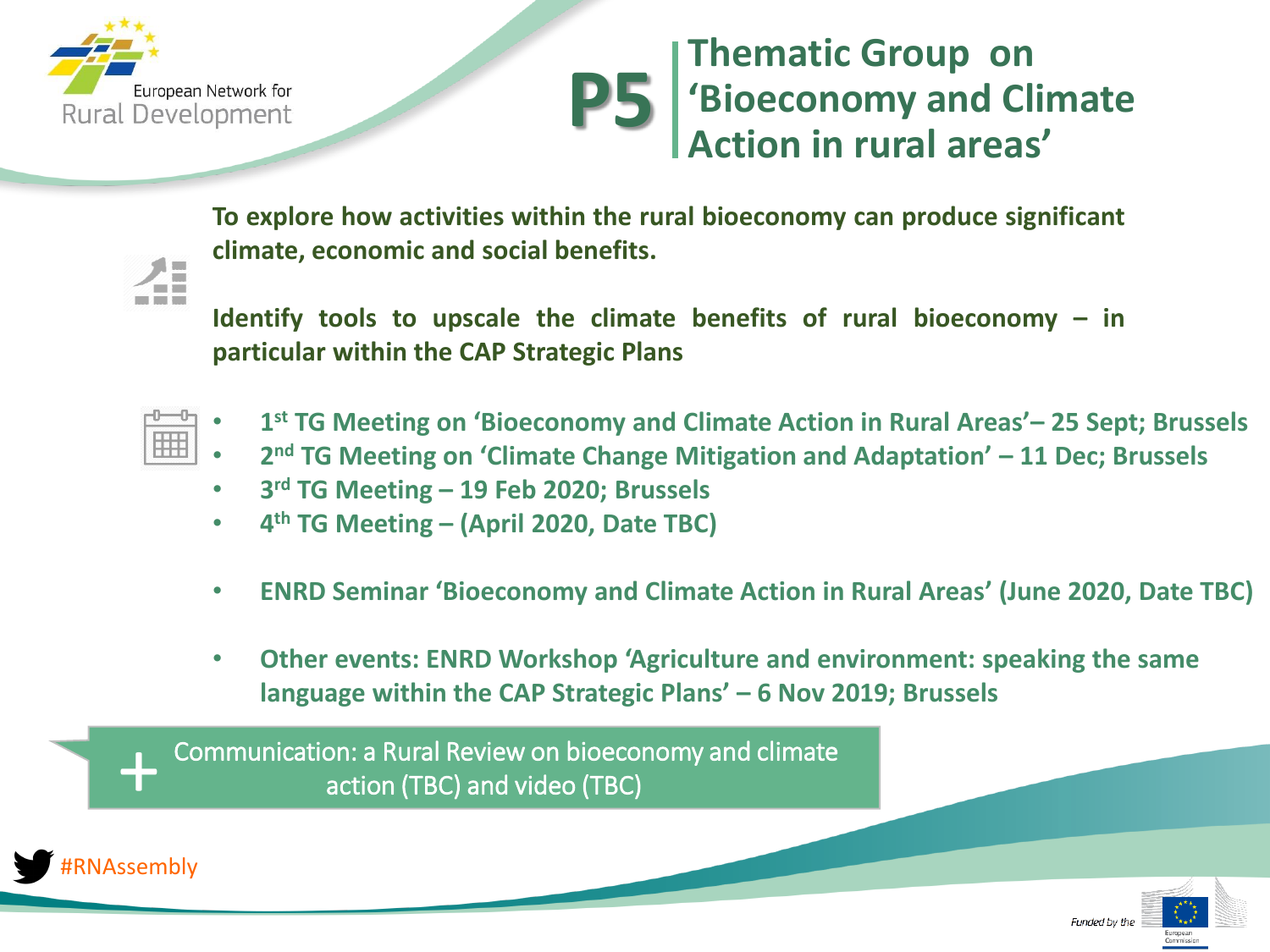

# **Social inclusion and complementary thematic activities P6**



- **Exploring specific topics including rural employment, provision of rural services, promotion of inclusive policies, economic and social resilience, rural poverty and demographic challenges**
- **Inspiring examples, multi-faceted territorial approaches**
- **Related sub-themes:**
	-
	- **Emerging trends Synergies between policy approaches**
	- **Vulnerable groups**
- **Strong case studies**

## **Related events:**



- **1st Workshop 'Vibrant rural areas: Rural Jobs' - 27th Nov 2019, Brussels**
- **2nd Workshop 'Access to infrastructure and services in rural areas' - (May 2020, Date TBC )**

EAFRD Projects Brochure 'Opportunities for vibrant rural areas'



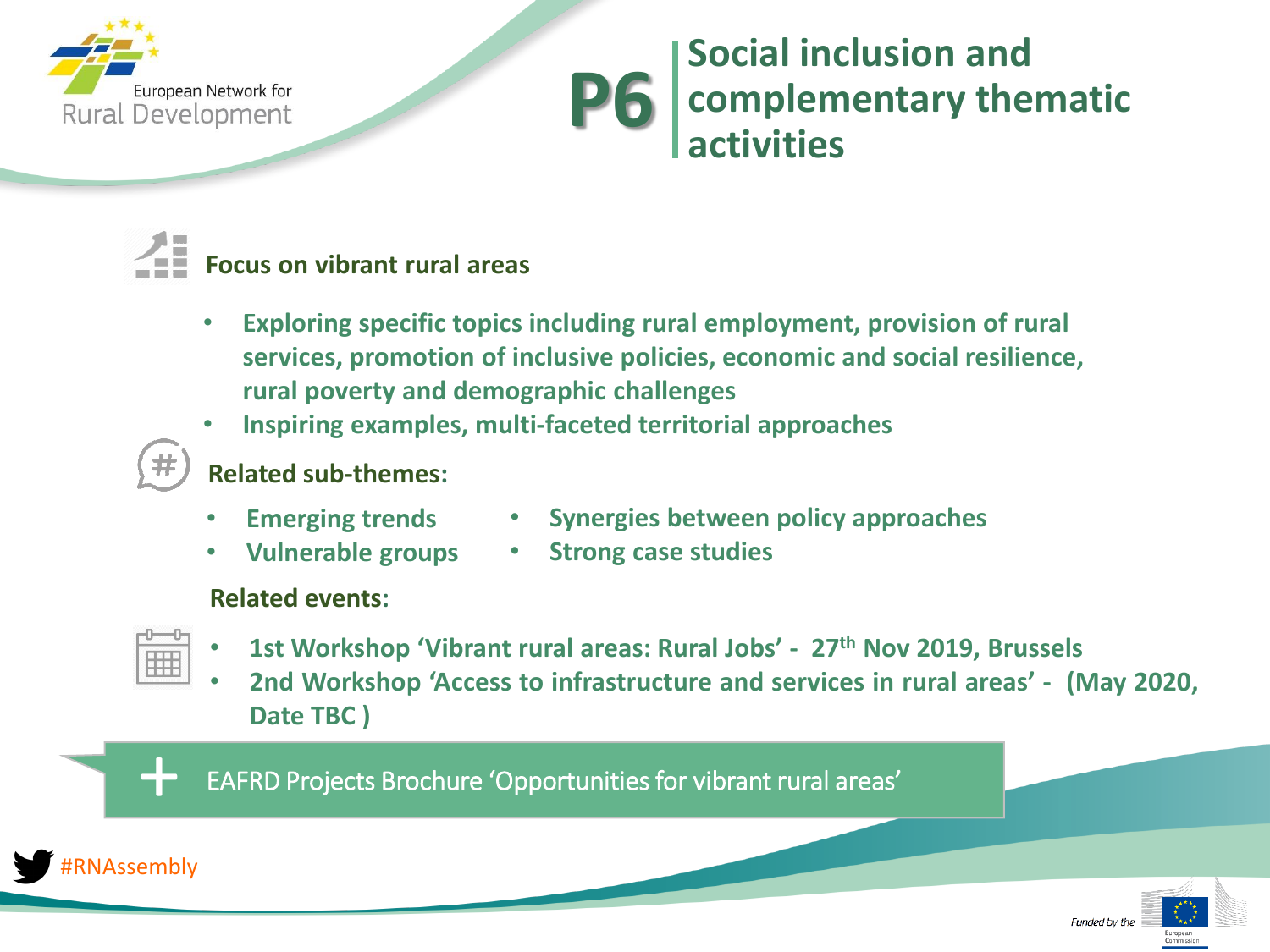

# **ENRD Communications Y6**

**ENRD website: The most important communication channel -** *continuously updated and enhanced* **-**

## **ENRD social media & communication methods:**

- **Further develop social media channels**
- **More audio/video material**
- **Improve timeliness - short extracts from forthcoming publications and other communications**



+

#RNAssembly

### **ENRD publications:**

- **12 monthly newsletters**
- **2 Rural Connections**
- **2 EU Rural Reviews (first on LEADER)**
- **2 EAFRD Project Brochures (first on the RIA)**



YouTube Channel: EURural